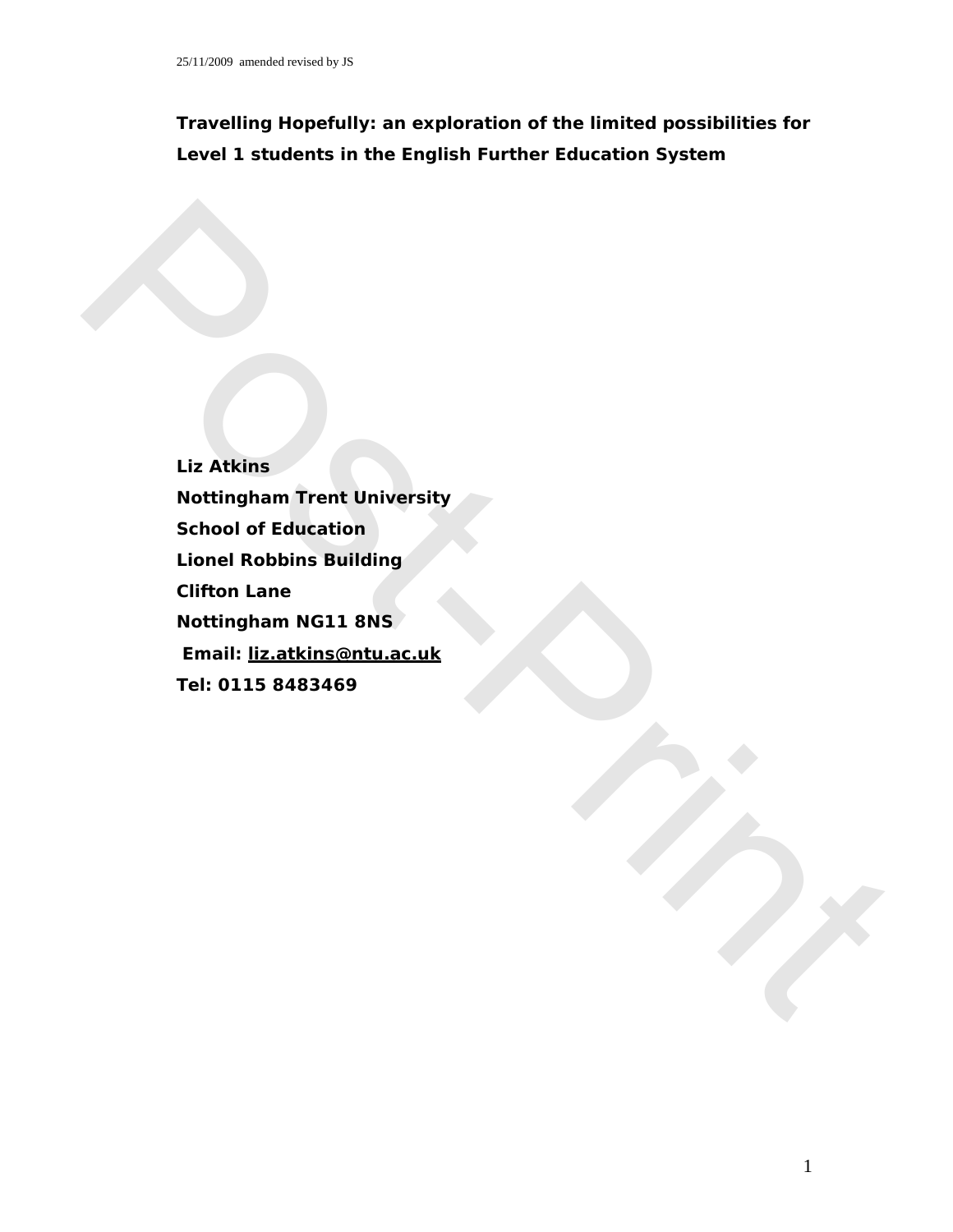#### **Abstract**

This paper discusses the findings of a small scale qualitative study exploring the aspirations and learning identities of three groups of level 1 students in two English Further Education (FE) colleges. Emerging identities are explored in the context of classed and gendered dispositions and the educational positioning of the young people. Empirical sections show that the young people's lifestyle aspirations have a heavy celebrity influence and that their occupational aspirations have an unreal, dreamlike quality associated with a lack of awareness of the trajectories they would need to follow to achieve their ambitions. Further, the paper argues that whilst the young people are developing identities in which learning, leisure, work and domesticity are synonymous, leisure identities assume the greatest importance to them. The paper concludes that this aspect of the young lives is significant since it provides an 'escape' from the mundane drudgery of a low value vocational programme and the inevitability of a future engaged in low pay, low skill work. students in two English Further Education (FE) colleges. Emerging<br>
identities are explored in the context of classed and gendered<br>
dispositions and the educational positioning of the young people.<br>
Empirical sections show

## **Key Words**

Level 1; Identities; low value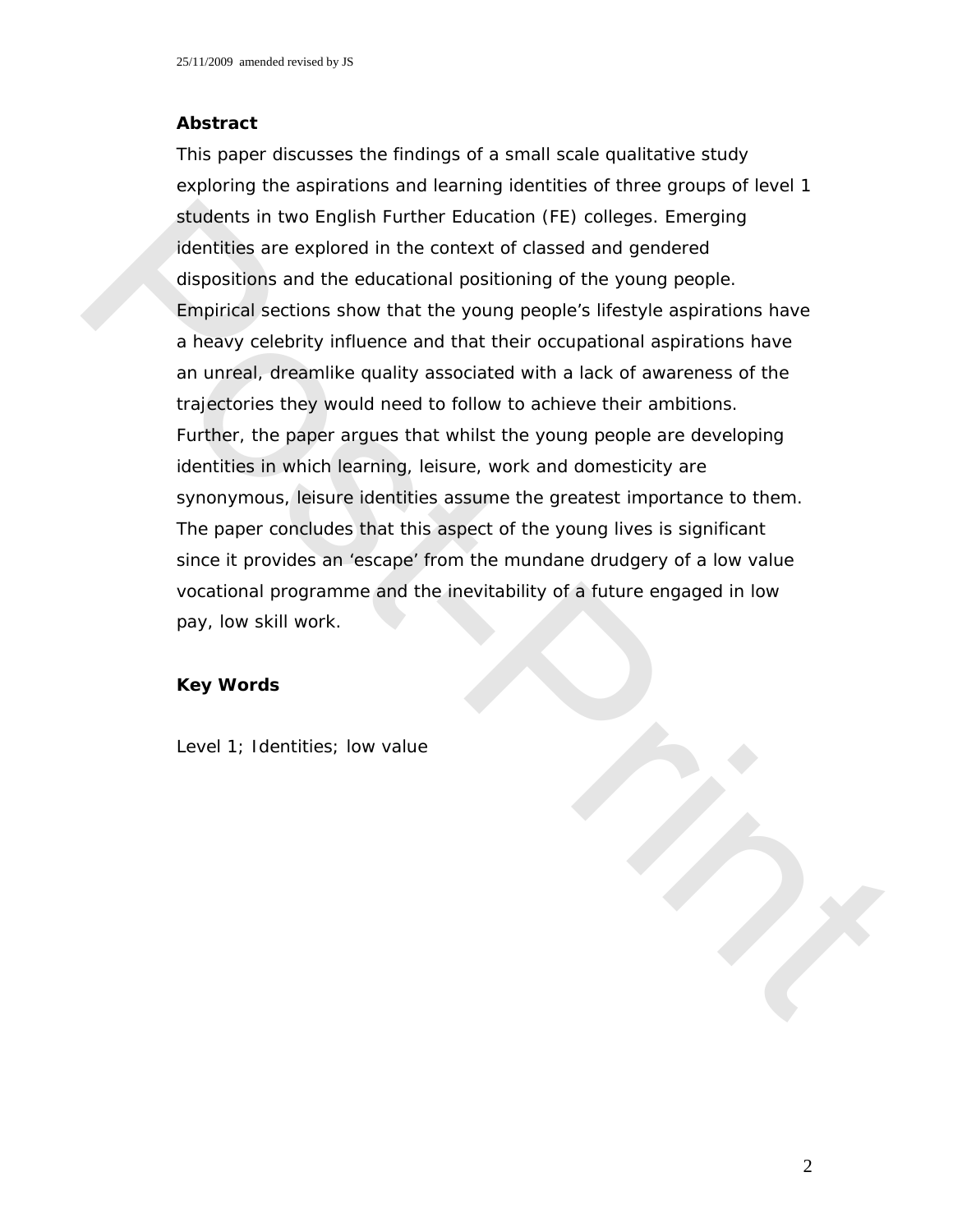# **Travelling Hopefully: an exploration of the limited possibilities for Level 1 students in the English Further Education System**

# **Intoduction**

In *Further Education: Raising skills, improving life chances* (DfES 2006) the UK central government reiterates its claim that policies for education and training continue to be "an enzyme of social justice and equality of opportunity". Young people, especially those characterised as having limited horizons, low aspirations and who are poorly qualified form a major concern of policy makers with the recent Leitch Report (2006) recommending the involvement of all young people up to the age of 18 in some form of education and training.

This paper uses empirical material from a modest qualitative research project which, within this policy context, explored the learning identities and aspirations of "level 1 students" in two English FE colleges. Typically such students have not performed well at school and enrol at Further Education (FE) colleges in order to secure some credentials and skills. The paper gives a brief description of the methodology employed; subsequent sections discuss emerging identities and the educational positioning of young people; the heavy celebrity influence on their aspirations and how they "buy into" the rhetoric of lifelong learning while only working hard at their leisure lives. The final section of the paper argues that level 1 students' focus on leisure provides an escape from the mundane drudgery of a low value vocational programme and problematises the notion that participation in such programmes leads to equality of opportunity and outcome for the young people who enrol on them. Intoduction<br>
In Caribbor Education: Raising skills, improving life chances (DHS 2006)<br>
the UK central government relierates its claim that policies for education<br>
and training continue to be "an enzyme of social justice an

## **Context and Methodology**

Thirty-two students and 12 staff from 3 student groups in 2 colleges participated in the study which employed an inclusive methodological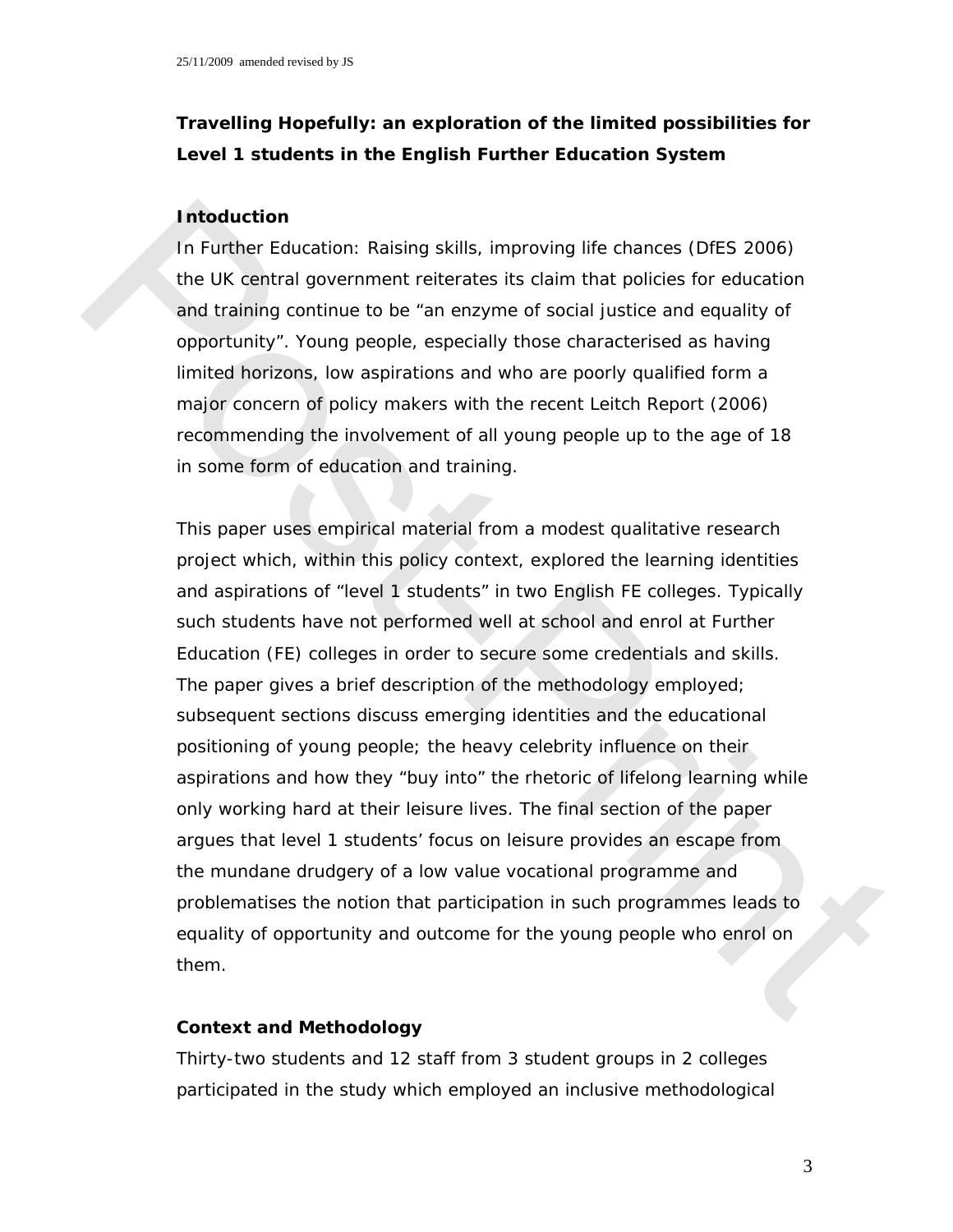approach in an attempt to demonstrate value and respect for the young people. This involved the young people in participating in the development of an interview schedule and in choosing how data gathering took place. Thus, for example, group rather than individual interviews were conducted as this was the preference of the young people. This approach was supported by a variety of data gathering methods including classroom observation, limited documentary evidence, paper based data (e.g personal profiles) from the students and serendipitous data as well as interviews. Emerging themes arising from the ongoing analysis of the data were discussed with and validated by the young participants during group interviews and plenary sessions. An extended discussion of the methodology may be found in Atkins (2005a).

Opportunistic sampling was used. Four College Principals were initially approached for permission to undertake the study. Two consented, and asked Heads of Department with an interest in the study to contact me. In turn, the Heads of Department put me in contact with the students and lecturers who ultimately formed the sample for the study. Two of the three groups of students were drawn from St. Dunstan's College, which is located in an industrial town in the North of England and one from Woodlands College, located in a city in the English Midlands. Woodlands College had recently introduced a new level 1 programme in response to staff concerns about the adequacy of the existing curriculum. This programme, known as the 'level 1', consisted of multiple small accreditations related to literacy, numeracy and personal and social education with one day a week spent working towards level 1 NVQ units in a choice of one of four different vocational areas. Both groups studying at St. Dunstan's were pursuing nationally recognised GNVQ foundation (level 1) awards, one group in Information Technology (IT) and the other in Health and Social Care (HSC). In the sections which follow, anonymised data are used to illustrate the themes of culture and social class and gendered roles and domesticity. Later sections reveal how gathering took place. Thus, for example, group rather than individual<br>interviews were conducted as this was the preference of the young<br>people. This approach was supported by a variety of data gathering<br>methods including c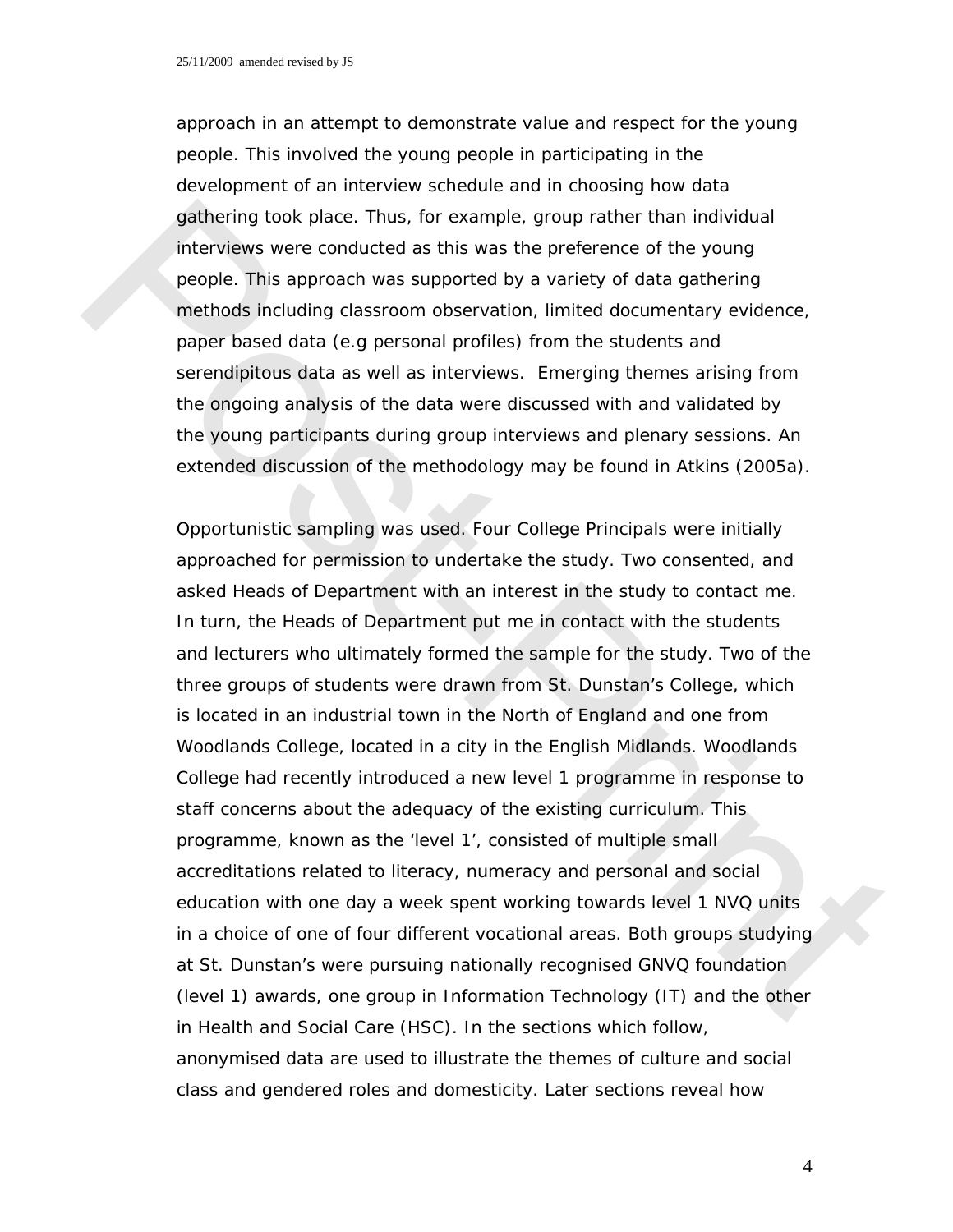young people ostensibly 'buy into' the rhetoric of lifelong learning whilst constructing "fantasy futures" and working hard at developing aspects of identity related to social and leisure activities.

## **Culture and Class**

The students were representative of two main cultural groups. Three quarters (24/32) were white working class with family backgrounds in the ex-mining communities of the Midlands and Yorkshire and six students came from Muslim families all except one of these having origins in Pakistan. All of the students involved in the study (including the two who fell outside these groups) came from lower socio-economic groups. Social class was reflected in lifestyle and parental occupation and was also evident in the gender stereotyped vocational FE programmes followed. Vocational programmes tend to be populated mainly by students from working class backgrounds (Colley et al 2003:479), have been widely criticised for socialising students into particular job roles (Helsby et al 1998; Ainley, 1991; Bathmaker, 2001) and tend to be regarded as of lower status than academic programmes (Bloomer 1996:145/148; Edwards et al 1997:1). Gleeson (1996:100) has argued that such courses are 'typically uncritical' and do not address important issues of inequality and social justice yet, despite these criticisms, for the young people in this study, a level 1 vocational programme at their nearest college was their only option. **Culture and Class**<br>The students were representative of two main cultural groups. Three<br>quarters (24/32) were white working class with family backgrounds in<br>the ex-mining communities of the Midiands and Yorkshire and six<br>

Limited employment and education opportunities are available for unskilled 16 year olds with very low levels of credential. They are denied access to benefits but paid to stay in education as a result of policy implemented by a government intent on credentialising the whole workforce, yet they are unable to stay at school as they do not have the pre-requisite credentials to study at a higher level. These young people are also effectively excluded from many work based learning programmes where training is only available at level 2 or above (e.g.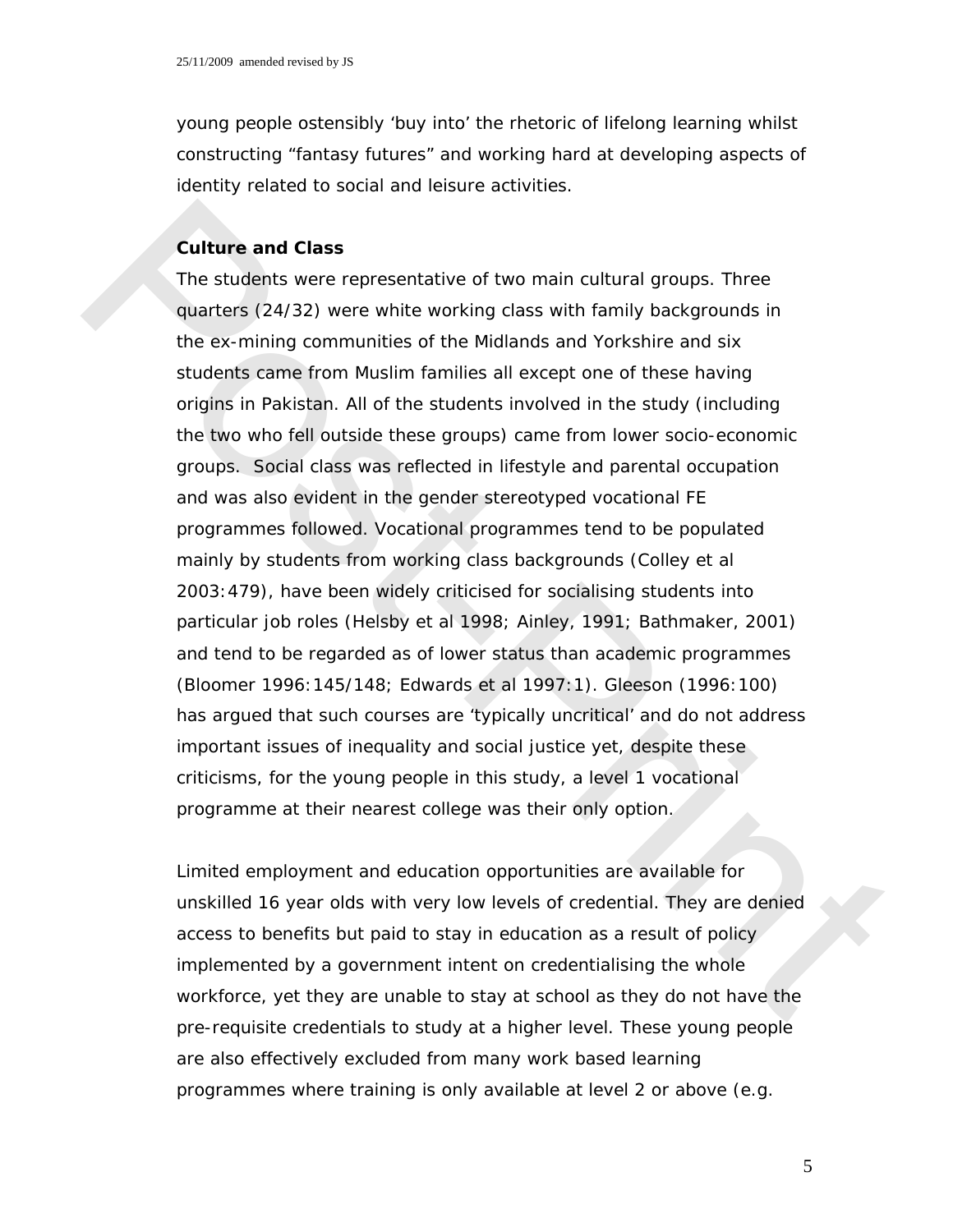plumbing and childcare), and also from 'academic' re-sit programmes which normally require evidence of 'D' grade GCSEs. Thus, only vocational programmes are available and the 'choice' of these at level 1 is not only limited nationally (14-19 Reform Group 2004a:17) but also at a more local level as College Senior Management Teams (SMT) determine, for financial and strategic reasons, which programmes they will offer. The nature of guidance or allocation to programme is equally open to chance, often determined by factors such as number of enrolments and illustrated well by one male participant in the study, Leonardo (Level 1, Woodlands):

[I came onto Level 1] 'cos I couldn't get on to the course that I wanted to get on to…it was engineering, refrigeration and reconditioning. [I came on to the Level 1] because I didn't know what else to do

These factors combine to constrain young people to the extent that a decision to go to the local college and take a level 1 vocational course ceases to be even the 'pragmatically rational process' described by Hodkinson (1998:103) much less an active choice. Rather, in terms of socio-economic status and lack of credentials, young people like Leonardo are structurally positioned, perhaps inevitably, to make a transition to a limited range of low level, low status further education programmes in which they will be engaged in 'busy work' – useful for filling time and able to produce an individual 'socialised to work' (Tarrant, 2001) but of little value in terms of learning and education. is not only limited nationally (14-19 Reform Group 2004a; 17) but also at<br>a none focal lavel as College Senior Management Teams (SM1)<br>determine, for financial and strategic reasons, which programmes they<br>dietermine, for fi

## **Gendered Roles and Domesticity**

Socio-economic structures and those of the education system are not alone in denying opportunity to these young people. Adherence to traditional gender roles, or 'gendered habitus' (Reay, 1998: 61) in which both young men and young women appeared to view the gender divisions as natural and universal also formed a major part of the young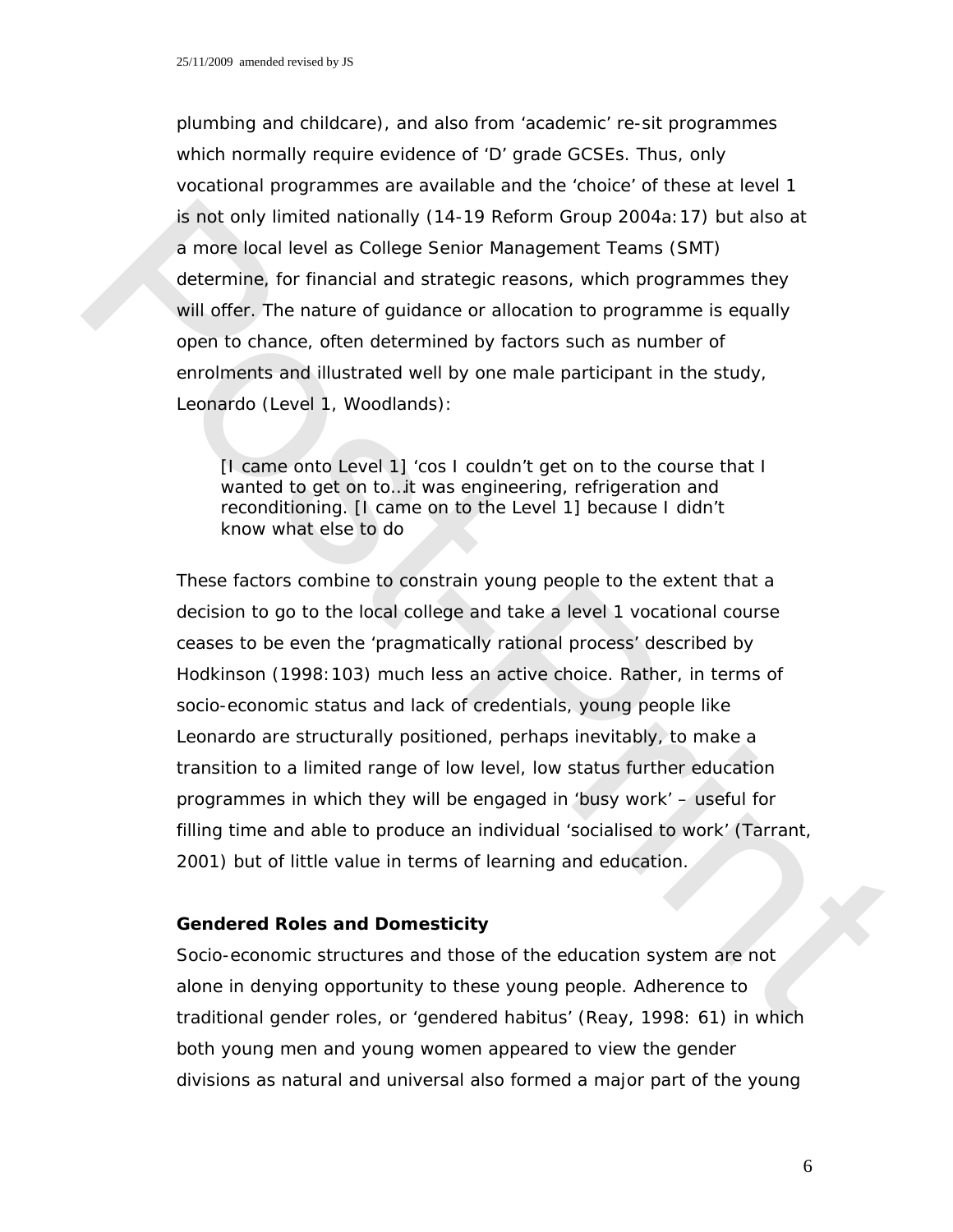people's dispositions and identities. The female students, whilst notionally rejecting domesticity as an option for the future, were all engaged in domestic activity at some level and a significant number undertook often onerous caring responsibilities in addition to their college course. Colley et al (2003) have argued that vocational learning is a process of becoming and that 'predispositions related to gender, family background and specific locations within the working class are necessary … for effective learning'. Further, they suggest that the dispositions of individuals on care programmes are shaped by the female stereotype of caring for others, something which was particularly evident in the students in the HSC group at St. Dunstan's.

However, there was a tension between these caring identities and in the students' expressed rejection of fulfilling a 'wife and mother' female stereotype, similar to that described by Hodkinson et al (1996:117/119) who found that, despite entering gender stereotyped occupations, young women made little reference to marriage and domesticity when describing their future plans and suggested that they were disinterested in marriage and domesticity after observing the impact of this on older sisters. Consistent with this, only five of the twenty female students included children in their imagined future. Significantly, these students had no major domestic or caring responsibility within the home, unlike those of their peers who rejected domesticity as a possible future. undertook often onerous caring responsibilities in addition to their college<br>coise. Colley et all (2003) have argued that vocational learning is a<br>process of becoming and that predispositions related to gender, family<br>back

In contrast, the male students, irrespective of cultural or ethnic background, envisaged futures where they would 'look after' a wife or girlfriend and, indeed, a family in which 'look after' meant to provide financial support. The prevalence of such gendered values amongst the white working class ex-mining communities was highlighted by Jaskaren, a lecturer at Woodlands College: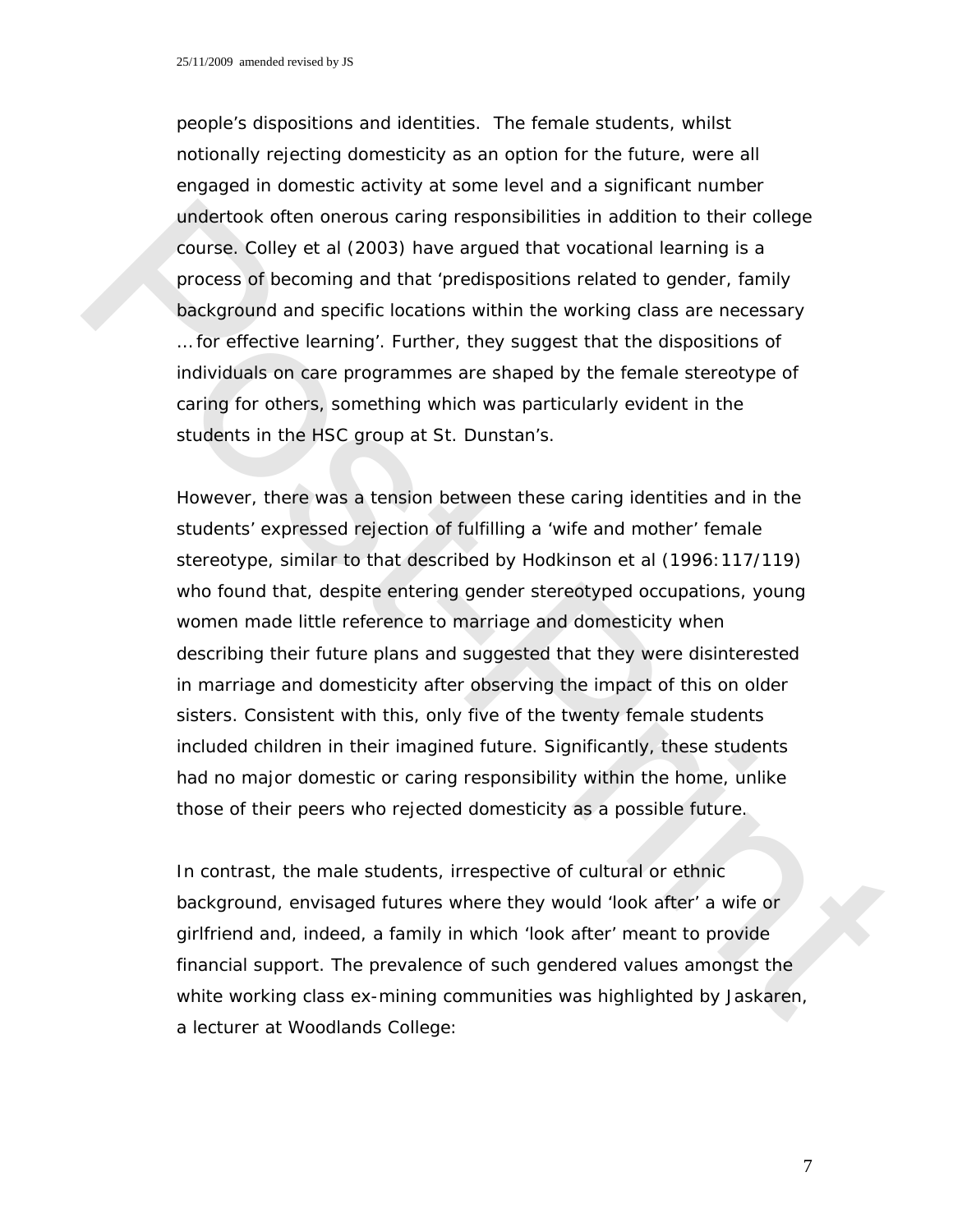The other thing people should look at is general culture in the working class. If my son did better than me I would be proud but I have been to meetings in mining communities where if the son is doing better than dad he doesn't like it. Mining communities used to have a job for life and this engendered the attitude ' I don't need to study' – this attitude still prevails in the third generation. If someone does better the community doesn't want to know.

(Jaskaren, Lecturer Woodlands College)

This comment demonstrates the way in which the prevailing paternalistic culture of the former mining communities maintains a status quo in terms of family hierarchy and consequently class status. Father/son relationships which discourage education in this way suggest that it is not only young women who are constrained by local cultural and gendered practices and beliefs which are regarded as natural and normal by the community.

## **Fantasy Futures**

All of the young people in this study, irrespective of gender or ethnicity, demonstrated a fascination with celebrity culture, and a conviction that one day they would experience a sudden transformation which would lead to a celebrity lifestyle. This was reflected most strongly in their aspiration to achieve an affluent lifestyle, but also in that when making their own choice of pseudonym during the fieldwork for the study, almost all chose the names of 'well known' celebrities drawn largely from the fields of sport, film, television or fashion. The preoccupation with a celebrity lifestyle formed a significant aspect of the young peoples' leisure activity in terms of their interest in popular culture and the lifestyle of celebrities such as the Beckhams. As well as engaging with media reports on individual celebrities they also watched a range of popular competition programmes on television in which the winner received significant cash rewards and instant fame such as 'Big Brother' or 'Pop Idol'. doesn't like it. Mining communities used to have a job for the substrape of the structure and this engendered the articular of the mid generation.<br>If someone does better the community doesn't want to<br>Inf someone does bette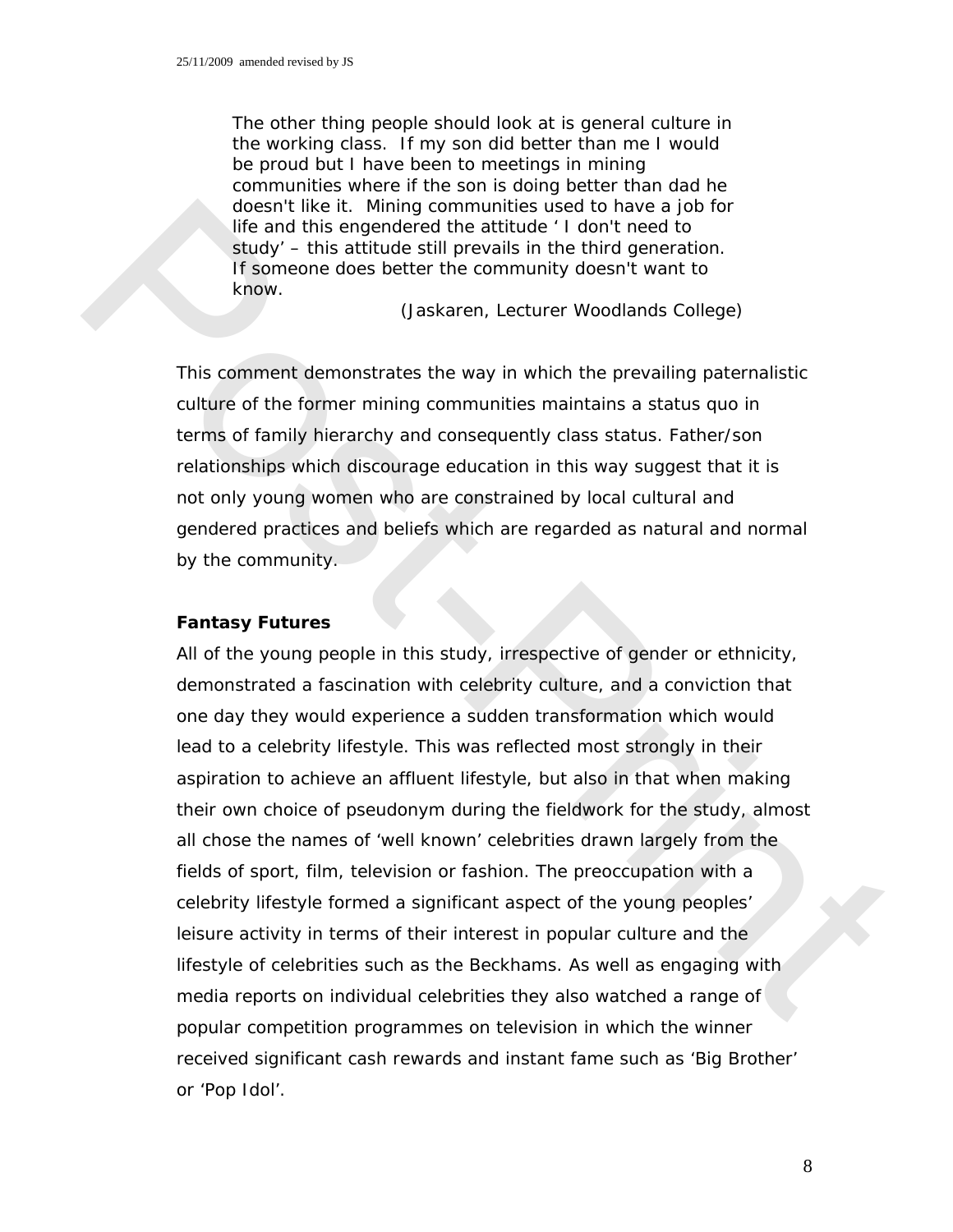Ball et al (1999:214) have discussed the concept of fantasy futures, a belief in sudden transformation, of waking up rich and famous (for example by appearing on TV programmes such as *Big Brother* or winning the national lottery), and this phenomenon has also been identified in a study of NEET (not in education, employment or training) young people in Wales (TES 2006). Some young people did, however, acknowledge the likelihood of a more mundane future. For example, Catherine (Level 1 at Woodlands) wanted to be a dress designer but recognised that she was more likely to 'have babies and work in a clothes shop' whilst Al (IT at St. Dunstan's) wanted to be an IT consultant in America, but followed this up by saying somewhat wistfully 'I can dream it'.

Whilst the young people in this study acknowledged that their futures were likely to be more mundane, they did not appear to see any dissonance between their anticipated future employment and their lifestyle aspirations. Paris (GNVQ HSC at St. Dunstan's) for example, wanted to be a midwife, but envisaged herself living in 'a mansion' in North Yorkshire. Leonardo (Level 1 at Woodlands) expected to become a self-made multi-millionaire. Although his plans for achieving this were somewhat vague, and certainly inconsistent with his occupational ambition to become a refrigeration technician, they were not apparently unrealistic to those who were interviewed with him. This inability to detach an occupational aspiration from a fantasy lifestyle seems to suggest that the young people perceive their occupational ambitions to be as likely or unlikely as winning the lottery. the national lottery), and this phenomenon has also been identified in a<br>study of NEET (not in education, employment or training) young people<br>in Wales (TES 2006). Some young people did, however, acknowledge the<br>likelihood

It appears that the achievement of occupational ambitions may indeed be as likely as winning the lottery. Knowledge about career pathways, credentials and the potential length of transition was limited to one student (Abdul, IT at St. Dunstan's) who had observed his cousins' transitions through higher education. Of the other 31 students who participated in the study none had any idea of the pathways, credentials

9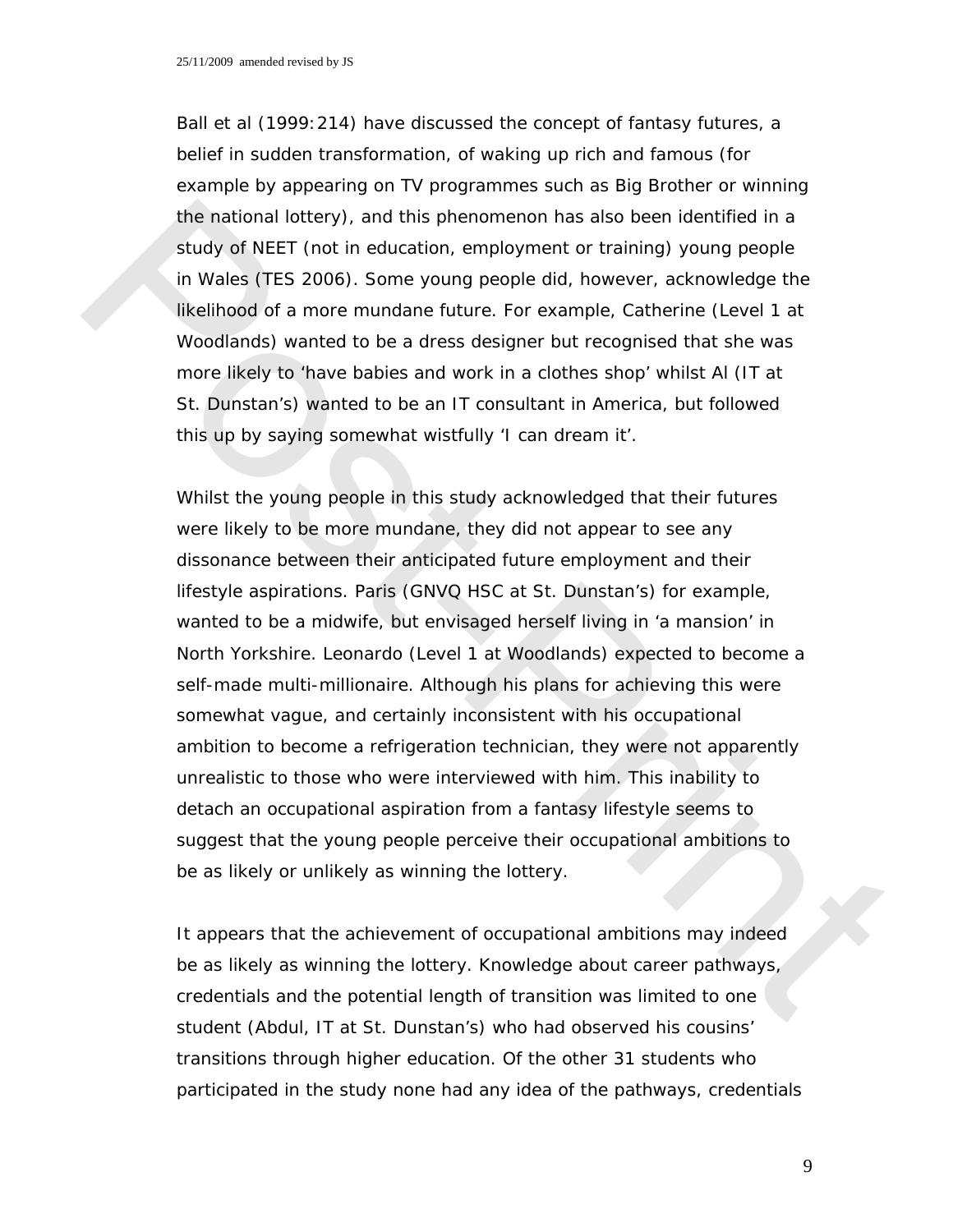or length of transition necessary to achieve their aspirations, and, like the young people in Bathmaker's (2001) study, they showed no inclination to investigate this.

However, having such dreams, whether of fantasy futures or even fantasy occupations may be necessary to enable the young person to accept the reality of 'here and now' and to enable them to rationalise pragmatic responses to imperatives such as the need for money. The drudgery of the low pay low skill work that many young people engaged in, or progressed to, was only ever perceived to be temporary in the context of a belief in a sudden transformation to fame and fortune or the possibility of a return to an education which would enable them to fulfil their occupational aspirations. However, having such dreams, whether of fantasy tutures or even<br>tantasy occupations may be necessary to enable the young person to<br>accept the reality of there and now and to enable them to rationalise<br>pragmatic responses t

## **'Buying In' to Learning?**

At interview all the young people who participated in the study expressed a clear verbal commitment to 'doing the course' and to the concept of lifelong learning, creating an image of industriously using their level 1 programme to build up to the future. All of them anticipated progressing through an extended transition to a professional or technical role, suggesting that their apparent commitment may have been the instrumental motivation based on a form of credentialism promoted by educators and policymakers described by Ecclestone (2002:20).

Each young person expressed a clear perception that working hard and achieving 'good' credentials was important. This was expressed in a number of ways. For example, Wayne (IT at St. Dunstan's) explained how important good attendance was to success, which he defined in monetary terms:

I have just got to keep coming to college and keep coming till the years have gone past because I've got three brothers who did the same and they earn about £8 an hour now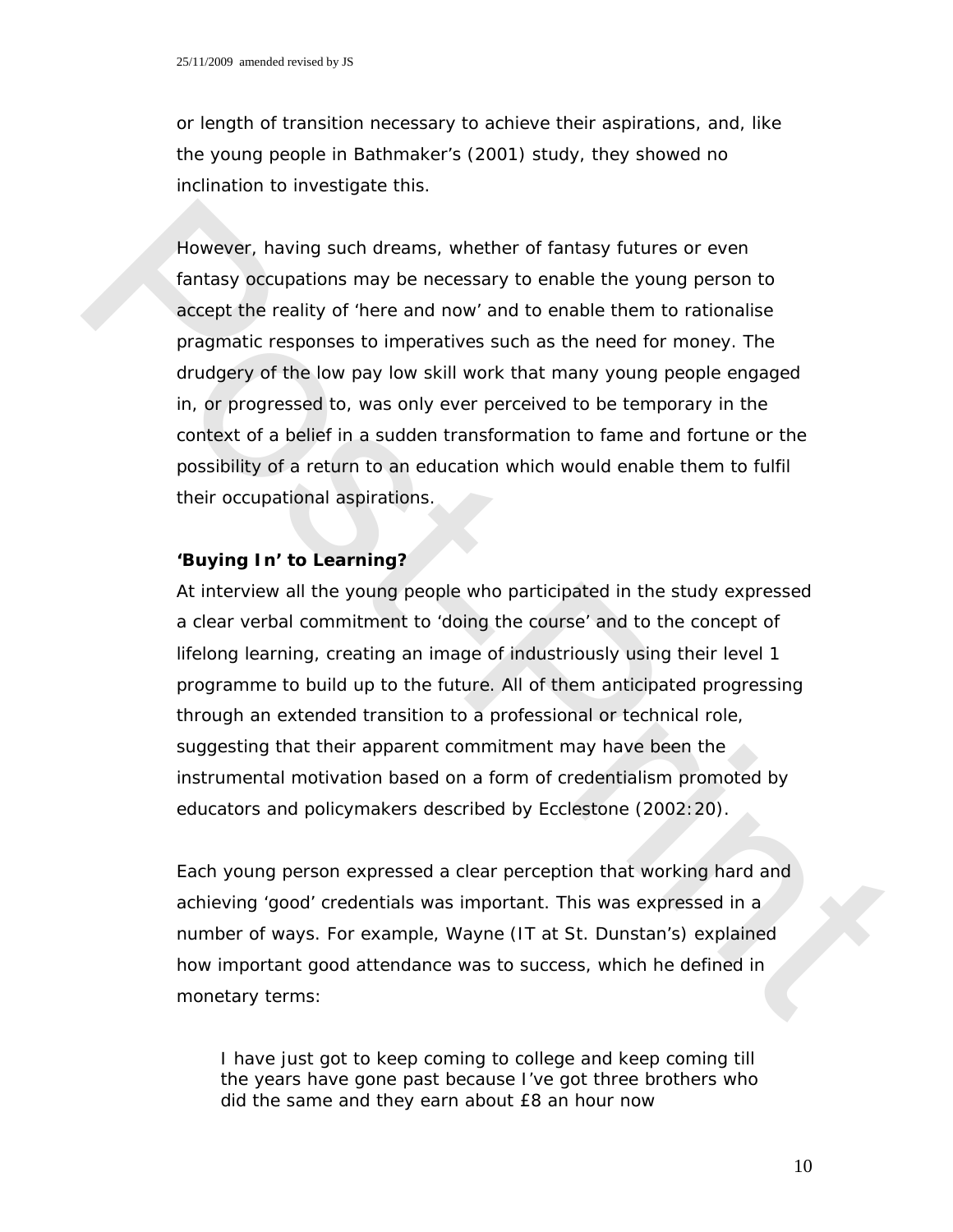Jade (HSC at St. Dunstan's), like Wayne, compared herself with her siblings, in this case to emphasise how credentials might give her a better future:

My mum's wanting me to be go into a job where it's qualified and there's plenty of money behind it 'cos she wants me to do good. Like my sisters, I've got three sisters older than me and they've turned out to be just mums, they've got nowhere in college and nowt like that and I just want to prove to me mum that I want, I *can* get qualified and get far *(original emphasis)*

These young people perceived themselves to be working hard in pursuit of their goals, and expressed confidence that with continued commitment they could achieve their occupational ambitions, yet data from observations and staff interviews indicated that these students spent most of their time 'doing leisure' rather than 'doing work' providing an interesting contradiction between personal rhetoric and reality. Most of the young people interviewed were clear and confident in their responses and did not appear to be expressing the lifelong learning rhetoric in the sense that they believed these were the answers I expected. Rather, this appeared to be their reality, at least at that moment in time suggesting that their apparent 'buy in' to the lifelong learning rhetoric formed, at least in part, a recognition of the societal value placed on credentials and occupations. It also reflected an attempt to move beyond the dispositions they brought from past learning programmes (Ecclestone 2002:144) and an attempt to be valued within a hierarchy of lifelong learning. better future:<br>
My mum's wanting me to be go into a job where it's qualified<br>
and there's plently of money beind it' cas she wants me to do<br>
good. Like my sisters, I've got three sisters ofder than me and<br>
they've turned o

Despite this, under a half of the students -only twelve in the sample of thirty-one young people progressed to level 2 provision, with the remaining students failing, withdrawing or choosing not to pursue a level 2 programme of study. It has been suggested that some young people remain on low level vocational programmes out of a belief that 'qualifications will get them jobs' (Bathmaker 2001:90). Colley (2006:25)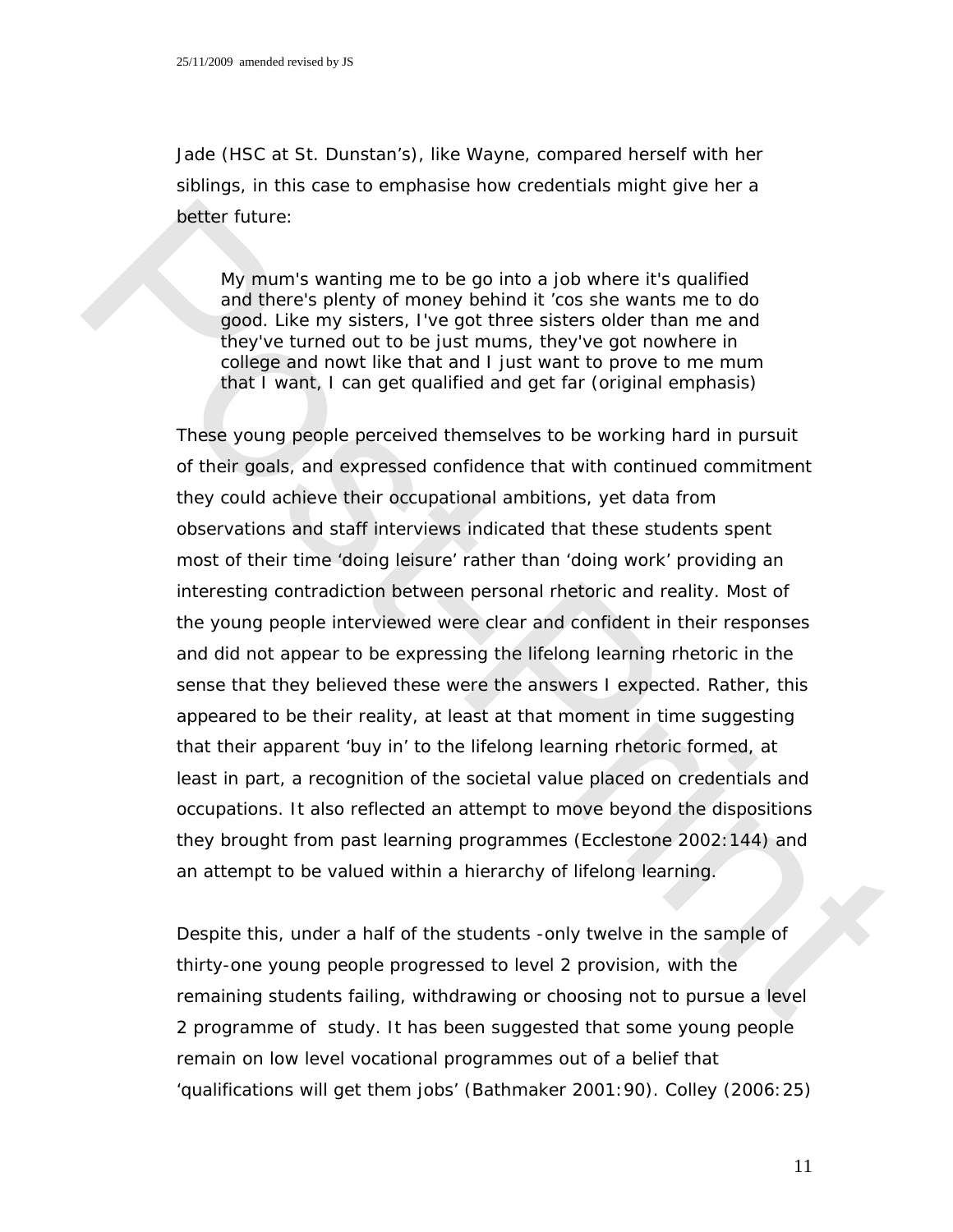argues that even relatively low status programmes and credentials can buy a degree of economic capital or be used to engender more cultural capital. However, Colley's study related to students enrolled on a Level 3 CACHE Diploma programme, a more advanced qualification equivalent to 2 A levels and whilst her argument may be extrapolated to students on higher level vocational programmes, it seems that for students on level 1 vocational programmes there are two significant factors which prevent this happening. Firstly, level 1 vocational programmes such as those followed by the young people in this study carry no occupational currency and cannot, therefore, be exchanged for economic capital. Secondly, many of the young people were not on programmes that they had 'chosen' but on programmes to which they had been directed. Though not entirely conscripted like those New Deal students described by Salisbury (2004) whose choices were channelled, the level 1 students appear to be undertaking programmes in subject areas in which they have no intrinsic interest. CACHE Diploma programme, a more advanced qualification equivalent to<br>
2.4 levels and whilst her argument may be extrapolated to students on<br>
higher level vocational programmes, it seems that for students on level 1<br>
vocat

Consequently, it may be argued that those young people who do not 'progress' through multiple levels of vocational programmes are simply making 'pragmatic decisions' (Hodkinson 1996:125). That is, they are exercising agency constructively in the sense that they are recognising the constraints and limitations they live within and using their limited cultural capital as a basis for gaining whatever economic capital they are in a position to secure. Emma and Naz (both IT at St. Dunstan's) provide examples of this. Emma had wanted to 'do leisure and tourism' but this had failed to recruit a viable class and she had been directed to an IT programme in which she had expressed disinterest. Emma worked with her mother as a part-time cleaner at a local supermarket. Naz had enrolled for his programme on the basis of a 'D' grade GCSE, this being the highest he had achieved in any subject. He spent weekends working with his father as a construction labourer. Naz failed his GNVQ and Emma withdrew from her programme after one term. Although these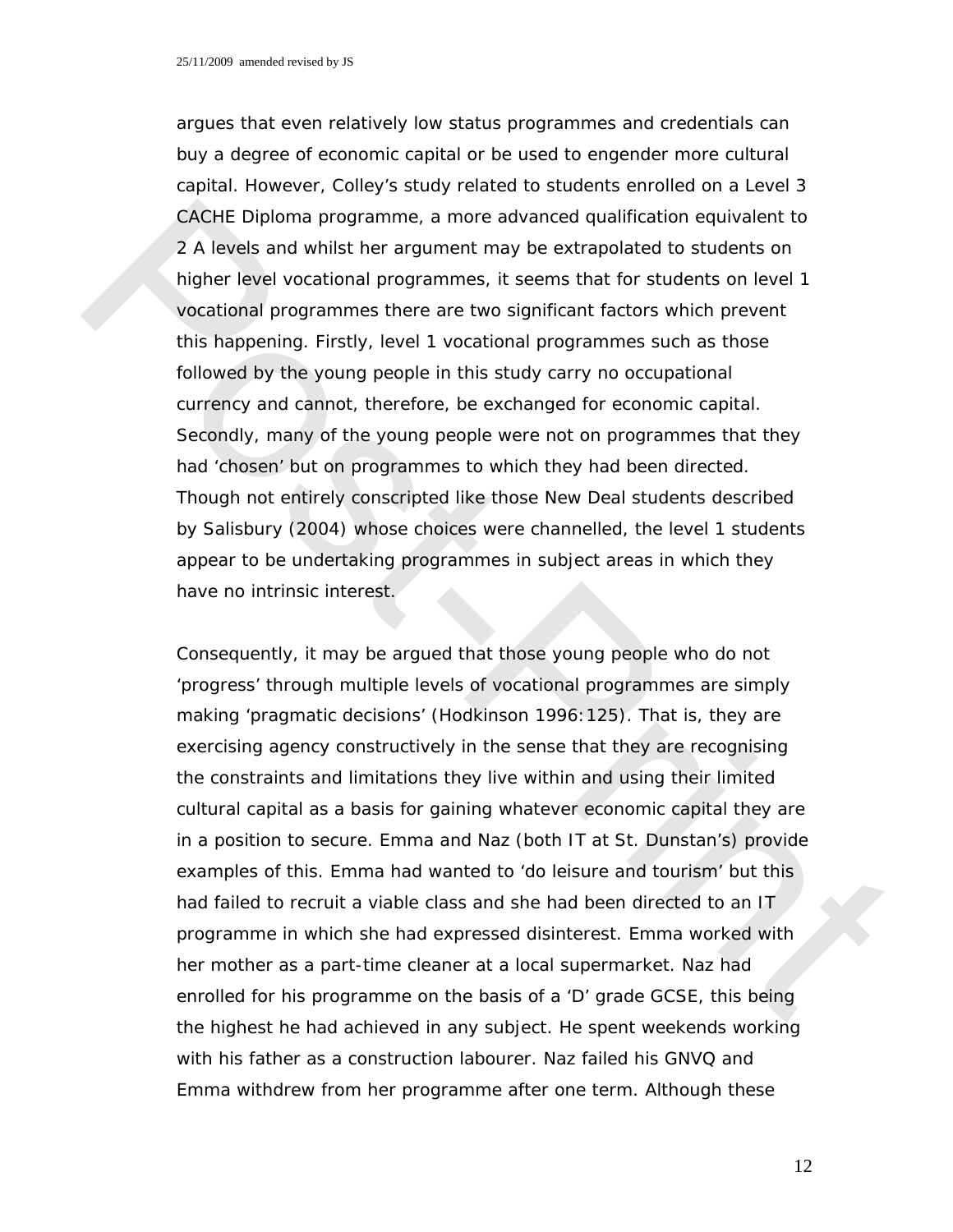students' destinations were formally unknown to the college, their friends suggested that both had continued with their existing employment in a full time capacity. This suggested that they were making the best use of existing capital in the form of family connections to obtain low paid, low skill work which would generate an immediate, if very limited, economic return, rather than hoping that a vague and distant future would provide credentials necessary to get the job (and economic return) that they aspired to.

#### **Working Hard at Doing Leisure**

The young people expressed a conviction that they were 'working hard' – something which was consistent across all groups and individuals – despite published research (Bathmaker 2005:89) and other empirical data which contradicted this. This phenomenon appeared to reflect a need to conform, possibly as a result of 'the inculcation of social discipline' (Cohen 1984:105) arising from their level 1 programmes as the young people are prepared for a pre-ordained position in the labour force (Helsby et al 1998:74). The students are clear about what holds a value educationally – attendance, motivation and effort (Bathmaker 2005:89) and appeared to perceive themselves to be conforming to this (and thereby demonstrating their value as members of a learning society), despite the fact that they behave 'as if education happens by a process of osmosis' (Macrae et al 1997:505). Failing to conform brings with it the likelihood of becoming an 'outsider' who does not participate in lifelong learning. Whilst these young people might not be able to analyse the impact of social exclusion arising from non-participation in education and subsequent employment in low pay low skill work, they may well recognise that such a process would lead to a loss of their imagined future. existing capital in the form of family connections to obtain low paid, low<br>skill work which would generate an inmediate, if very limited, economic<br>relum, rather than hoping that a vague and distant luture would provide<br>cre

> The classroom activity considered by the young people to be 'hard work' was open to three different interpretations. In addition to the perception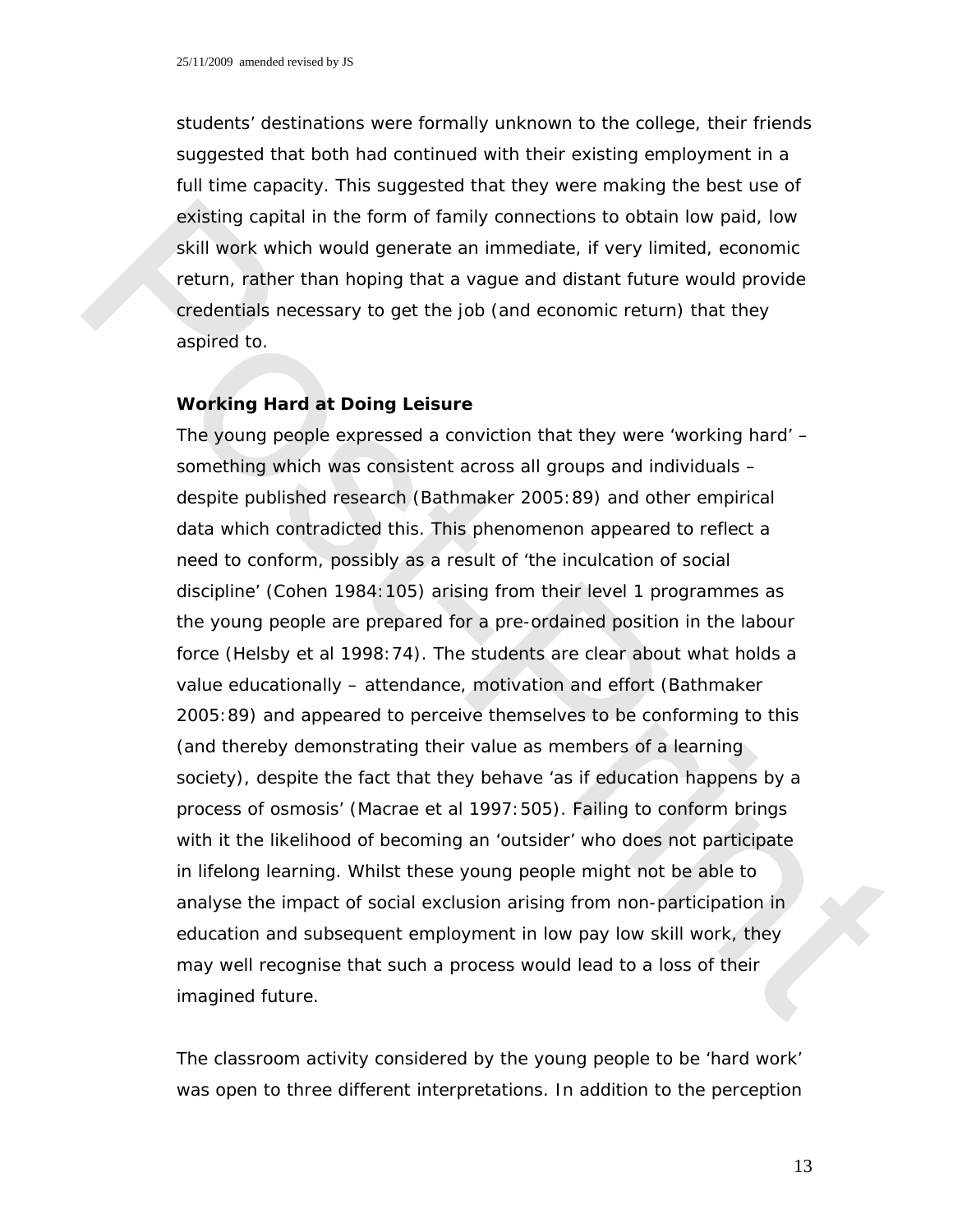of hard work by the students, most members of staff held a perception that the students lacked concentration skills and my own researcher's interpretation was that the students were using the time as an opportunity not to learn, but to negotiate arenas and identities mainly associated with leisure activity. It is apparent that young people experience considerable tension in negotiating between different arenas as they try to reconcile the demands of social lives which are 'pivotal elements of their identities and are equal to, if not more important than, their educational selves' (Ball et al 2000:59), of college and learning towards which they have a somewhat ambivalent attitude, and work or domesticity, both regarded as generally unpleasant necessities. The students all claimed to 'love college' but the focus of this was on maintaining friendships within the group rather than any course-related activity. During several hours of classroom observations the activity the students most readily engaged in was primarily focussed on discussions related to social and leisure activities which they were planning or had recently participated in. Pete (IT at St. Dunstan's), for example, spent almost the whole of one lesson I observed discussing his new boots and the amount he had drunk the previous night. At a later stage in the study, he contributed a PowerPoint presentation he had produced for an assessed presentation. Entitled 'GNVQ Foundation' the presentation included a detailed slide on 'what to do in your spare time' with suggestions ranging from going to the Market, the Pub and the snooker hall. opportunity not to learn, but to negotiate arenas and identities mainly<br>associated with learne activity. It is apparent that young people<br>experience considerable lension in negotiating between different arenas<br>as they try

Leisure also provided the imperative to engage in paid work since the social activities the young people engaged in were all expensive. Alcohol use was consistent across both genders and all cultural and religious groups and translated as 'socialising with friends' both in the evenings and at lunch times. 'Hanging around' with friends often also entailed going to a pub or someone's home and drinking alcohol as well as activities such as meeting in town and shopping. Hobbies such as dance

14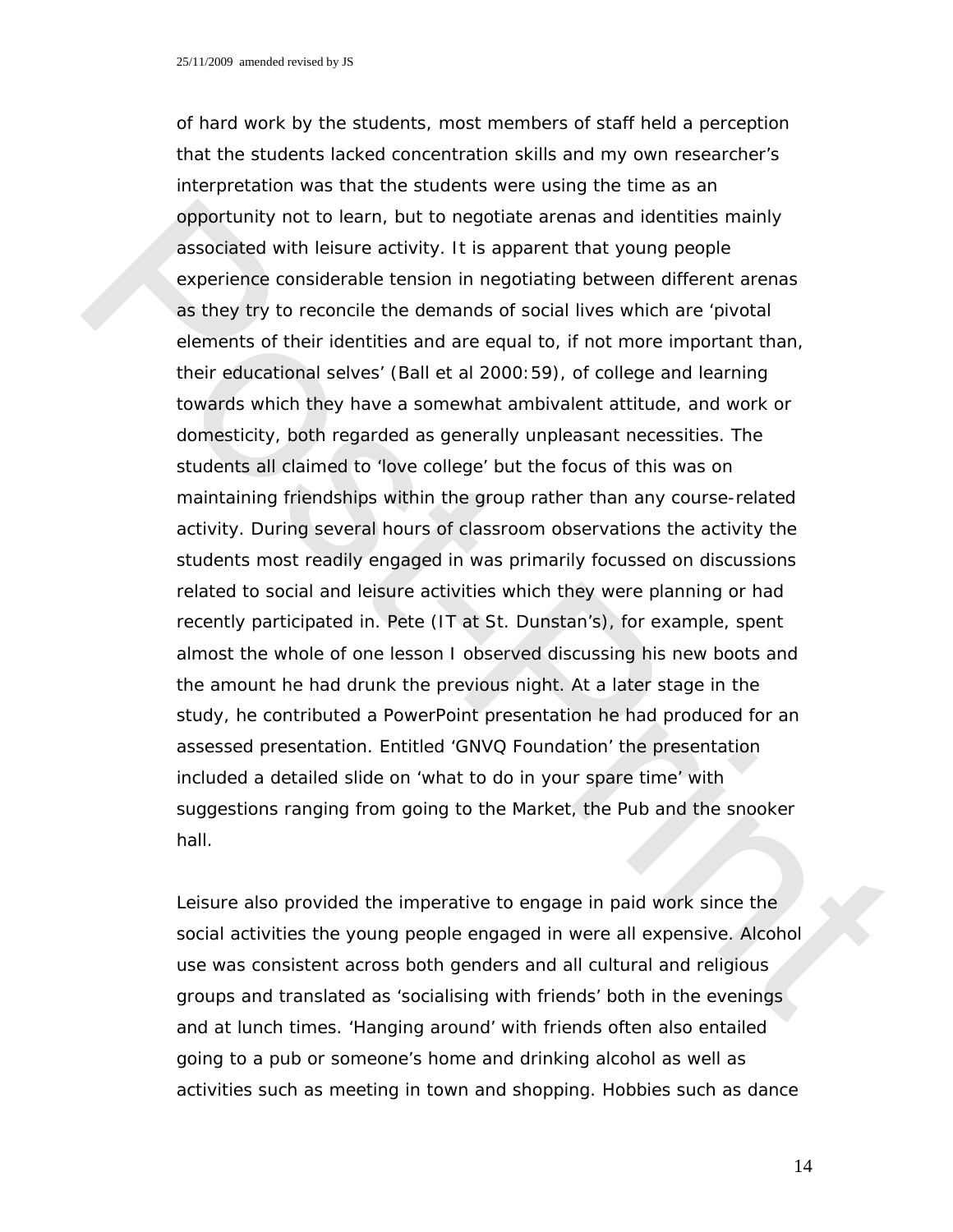and sport also entailed a significant financial outlay as did the use of a mobile phone, the make and model of which were significant in conferring status. However, this leisure activity was critical in providing a form of light relief, something to look forward to in lives that were perceived by the young people to consist largely of the mundane and boring – college, work and domesticity.

The willingness of these young people to invest significant emotional and financial resources into their social lives is indicative not only of the importance they place upon it but also of the fact that they are constructing different biographies, in which their social life forms the most important aspect of their identity, to the extent that learning identities may be abandoned in order to generate the economic capital necessary to pursue social activity. This is consistent with Unwin and Wellington's findings that young people are increasingly seeking out alternatives to full time education (2001:51) and may provide a further explanation for the significant number of students on level 1 programmes who fail to achieve or who do not progress within education. This phenomenon may also be compared with the 'choice biographies' emerging amongst more affluent adolescents where work, leisure and study are 'balanced' and 'flexible' in order to generate more cultural capital and facilitating the presentation of a disconnected transition in a positive light such as a 'good' gap year (Ball et al 2000:68). The high priority placed by the young people in this study on social lives and leisure indicates that these priorities are common across social class boundaries although the young people in this study do not have the same material and cultural resources to create a positive choice biography as do their middle class peers. This positioning thus limits both their participation in education and their ability to participate in society as consumers. form of light relief, something to look forward to in lives that were<br>perceived by the young people to consist largely of the mundane and<br>boring – college, work and domesticity.<br>The willingness of these young people to li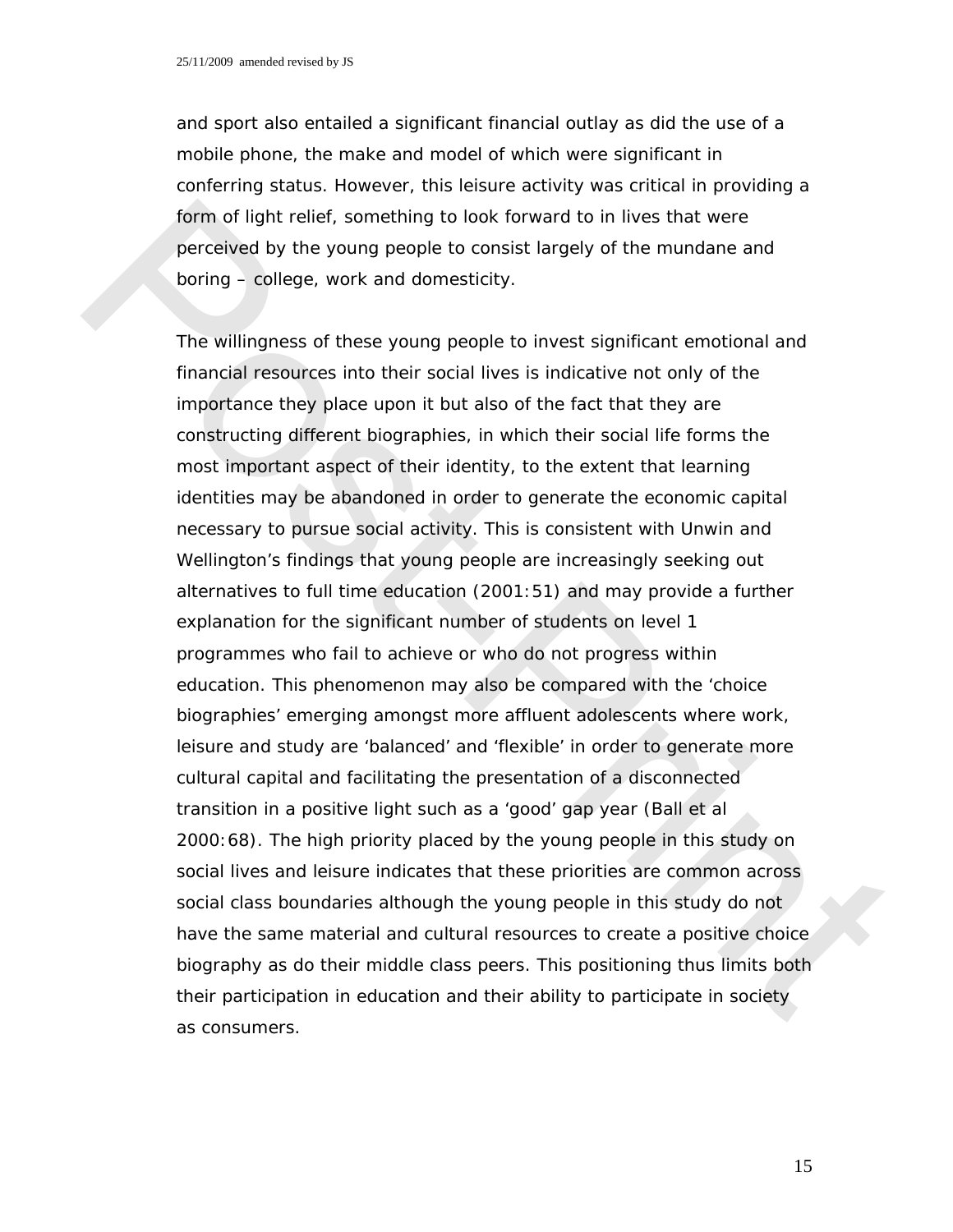Whilst many aspects of their social lives were benign, others were less so and concerned behaviour related to sexual activity, the use of illegal drugs and alcohol. Using individual agency in this way leaves the young people open to judgements such as 'disaffected', 'disengaged' or 'socially excluded'. Social lives which involve aspects that may be subject to such pejorative discourse are articulated in a particular way which provides relief from an otherwise mundane life, in which there are almost no opportunities to change the status quo. At the same time these also provide an opportunity to challenge or resist that status quo by indulging in behaviour which is at odds with a wider and more readily accepted culture in society.

However, placing the greatest emphasis on their leisure rather than their learning identities and exercising individual agency in this way will not of course, enable them to engage with the 'system' and negotiate a transition to a professional occupation. A more likely outcome is the development of a form of agency which provides at least an illusion of independence and overtly rejects state sponsored institutionalised education systems. Another form of this is disaffected behaviour in the classroom, stigmatised by government and society but reflecting nonetheless a clear rejection of a system about which many young people have few illusions. Thus, Naz (IT at St. Dunstan's) stated that he preferred college to school because 'It's about being treated with respect and no uniform' but continued to exert individual agency in his rejection of the conformist GNVQ culture. He attended sporadically, spoke provocatively, used class time to pursue discussions about leisure activities and rarely submitted any class or course work. Such behaviour reflects an adolescent sub culture which uses dress, language and behaviour 'consciously at odds' with the official culture of the institution and which works in tandem with the schools' distinction between 'good' and 'bad' students as it reproduces the social relations of the wider world (Webb et al 2002:123/124). people open to judgements such as 'disaffected', 'disengaged' or 'socially<br>excluded', Social lives which invoke aspects that may be subject to such<br>pejoralive discourse are articulated in a particular way which provides<br>re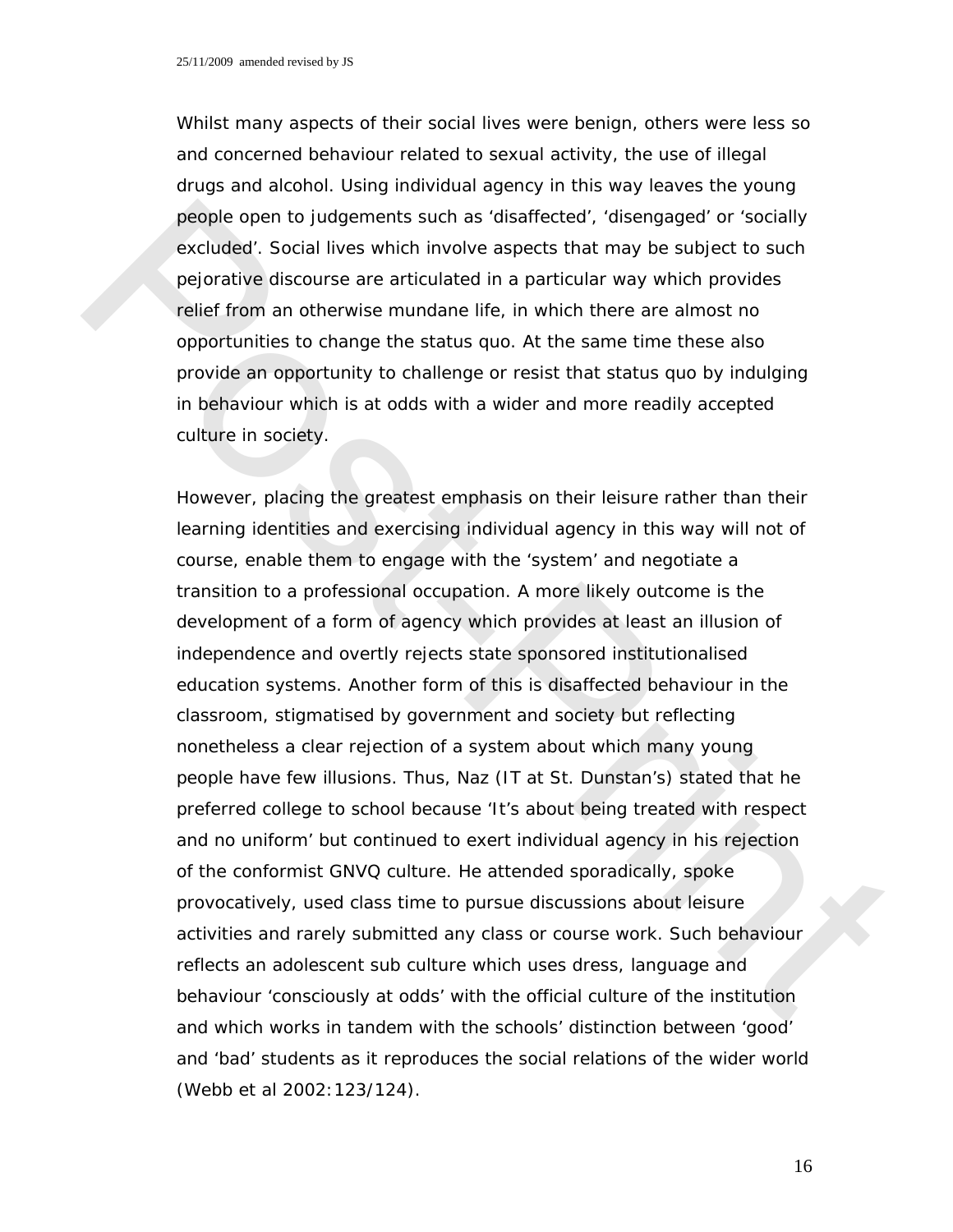#### **Conclusion**

This paper has explored some of the key themes arising from a modest qualitative case study and suggests that as the young people involved attempt to develop identities and negotiate their transitions from school to work, a number of things are happening. They are developing identities in which learning, leisure, work and domesticity are synonymous, but where leisure is of the most fundamental importance. Unreal hopes of something better than mundane low skill, low pay employment and the lifestyle that that can support rely on sudden, almost miraculous transformations. Only such 'miracles' would enable the young people to realise their idealised lifestyles and place them in a situation in which they had no financial concerns. Such a positive positioning, they believe, would both facilitate their engagement with leisure activity, whilst simultaneously causing them to be held in a higher regard by the rest of society – valued more, rather than valued less. qualitative case study and suggests that as the young people involved<br>attempt to develop identities and negotiate their transitions from school<br>to work, a number of linings are happening. They are developing<br>dentities in w

The paper has also drawn attention to the irony that these young people have similar occupational aspirations to their more educationally successful middle class peers but are more constrained by fundamental structural forces and lack the agency and cultural capital to realise those aspirations. There are particular tensions between their verbal commitment to education and lifelong learning rhetoric and other behaviours which are indicative of a more ambivalent, instrumental view of education. This verbal commitment to education appears to reflect a recognition of the societal value placed on learning and a desire to be viewed as 'buying in' to learning, something which, of itself, confers a degree of societal value. Despite this apparent 'buy in' most of the young people reject a system which can only offer them an extended transition on low value courses. Instead, many choose to utilise what limited capital they have in return for low skill, low pay work which can finance their leisure and social activities. In addition, characteristics such as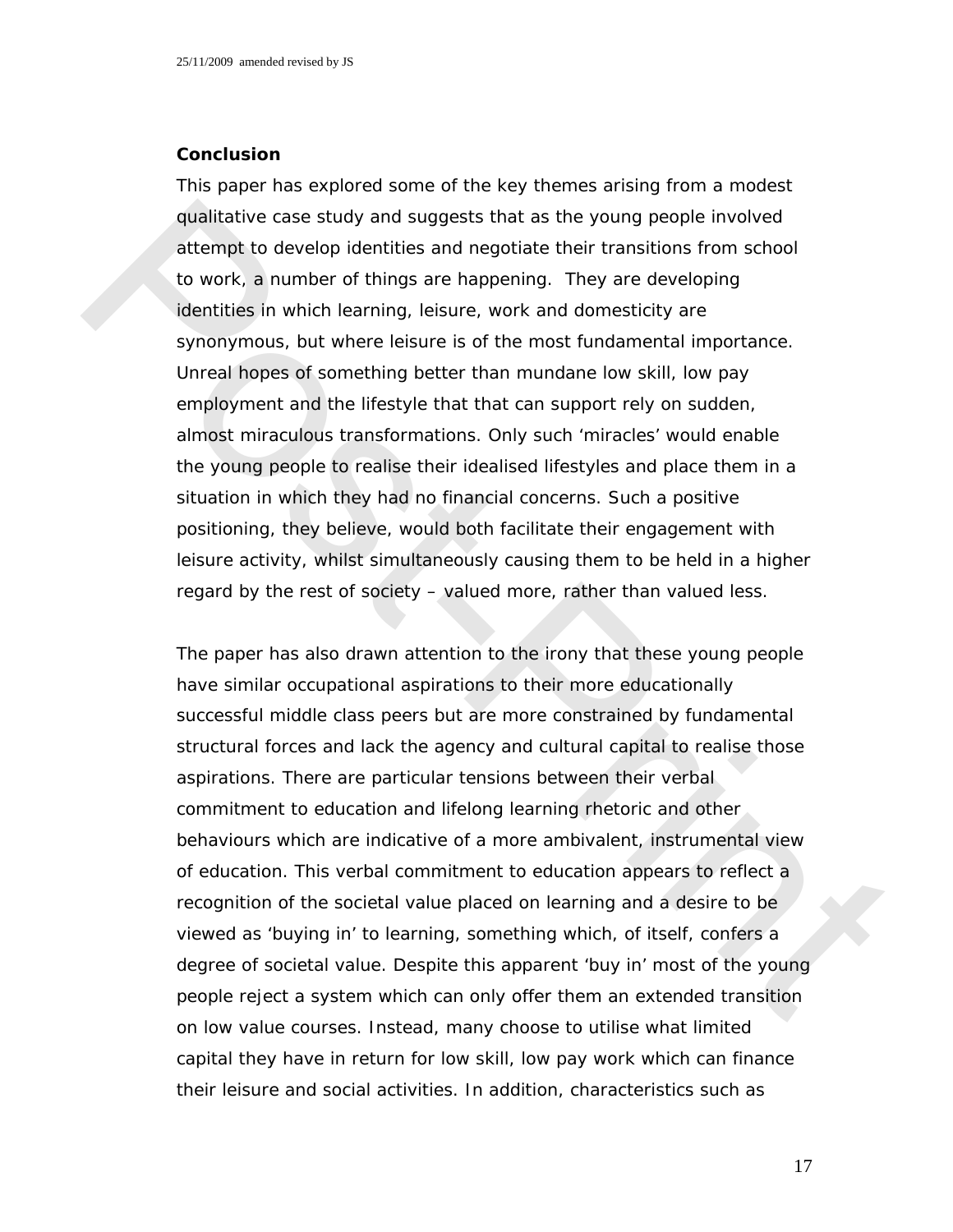class, gender and vocational education serve to bind each young person more firmly into their allotted place in society – one where they are unqualified, low paid, low status and unvalued and structurally positioned, partly inevitably, to make choices that are not their own and to do low level activities and be 'busy' (rather than engaged in learning) as a preparation for low pay low skill employment. The tensions outlined here are key factors in that most Level 1 students fail to fulfil their aspirations but drift into low skill, low paid employment, denying them opportunities and simultaneously maintaining a status quo in terms of social class structures. positioned, partly inevitably, to make choices that are not their own and<br>to do low level activities and be busy (rather than engaged in learning)<br>as a preparation for low pay low skill employment. The tensions outlined<br>he

## **Acknowledgements**

- 1. Thanks to the students and staff of "St Dunstan's College" and "Woodlands College" for sharing their time, feelings and ideas.
- 2. I am grateful to attendees at the BERA 2007 Annual conference for valuable discussion of an earlier version of this paper and to anonymous referees for insightful comments.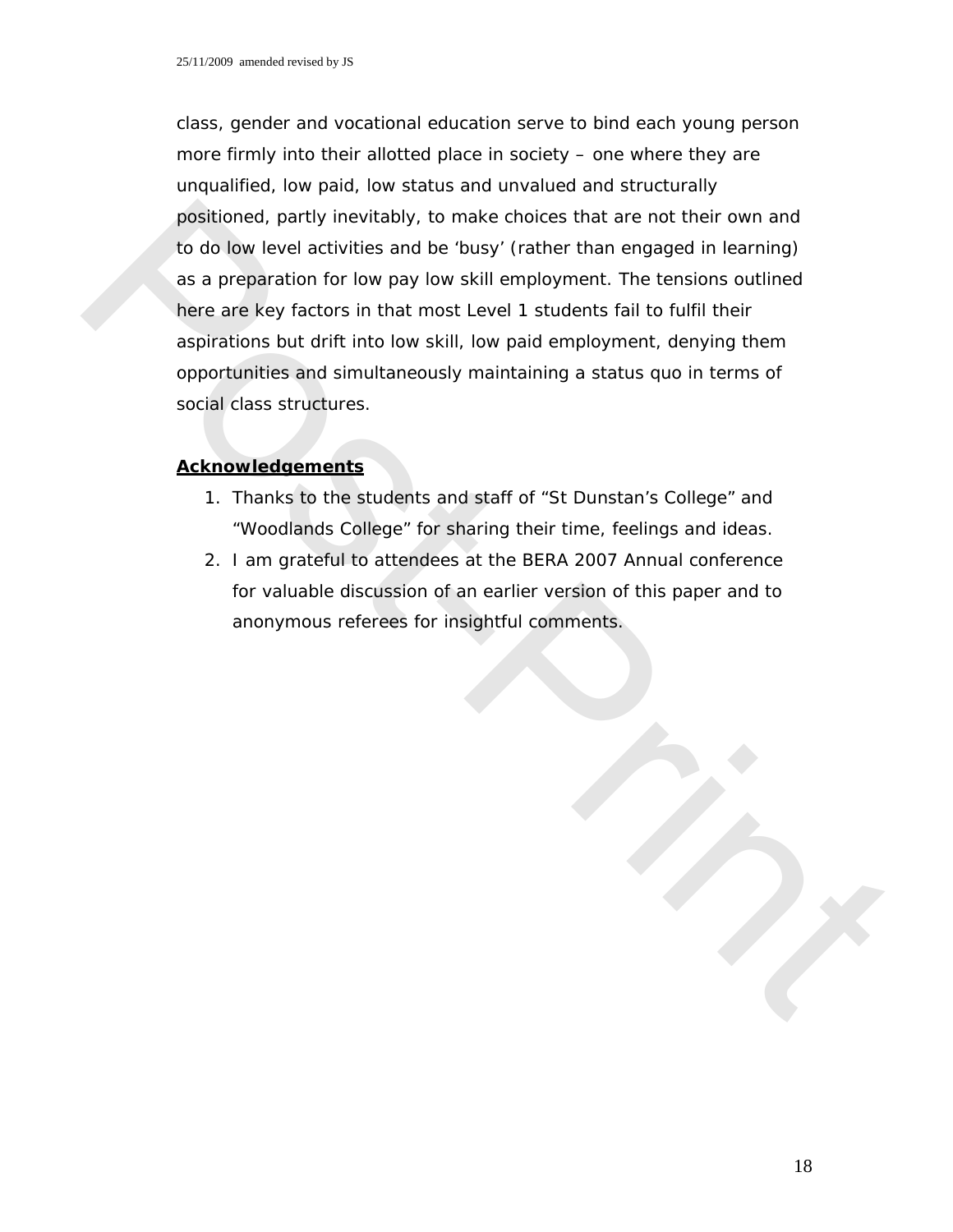#### 25/11/2009 3:44 PM DRAFT

## **References**

Ainley, P. (1991) 'Education for Work' in C. Chitty, (Ed.) *Changing the Future* London: The Tufnell Press

Atkins, L. (2005a) 'Researching 'With', Not 'On': Engaging Foundation GNVQ Students in the Research Process.' Paper presented at the *British Educational Research Association Annual Conference* September 2005, University of Glamorgan Alkins, 1. (2005a) "Researching "With", Not "On": Engaging Foundation GAVC)<br>Students in the Research Hosess: Paper presented at the *Brittah Educational*<br>Research Association Annual Conforence September 2005, University of

Ball, S.; S. Macrae and M. Maguire (1999) 'Young Lives, diverse choices and imagined futures in an education and training market.' *International Journal of Inclusive Education* vol. 3 no 3 195-224

Ball, S.J.; M. Maguire and S. Macrae (2000) *Choice, Pathways and Transitions Post-16 New Youth, New Economies in the Global City* London: Routledge/Falmer

Bathmaker, A-M (2001) 'It's a Perfect Education': Lifelong Learning and the Experience of Foundation-level GNVQ Students' in *Journal of Vocational Education and Training* Vol. 53, No. 1 pp 81-100

Bathmaker, A-M. (2005) 'Hanging in or shaping a Future: defining a role for vocationally related learning in a 'knowledge' society' in *Journal of Education Policy* Vol 20, No. 1 pp 81-100

Bloomer, M. (1996) 'Education for Studentship' in J. Avis; M. Bloomer; G. Esland; D. Gleeson, D. and P. Hodkinson *Knowledge and Nationhood* London: Cassell

Cohen, P. 'Against the New Vocationalism' in I. Bates et al (1984) *Schooling for the Dole the New Vocationalism* London: Macmillan Publishers Ltd.

Colley, H. (2006) 'Learning to Labour with Feeling: class, gender and emotion in childcare education and training' in *Contemporary Issues in Early Childhood* Volume 7 no 1 pp. 15-29

Colley, H.; D. James; M. Tedder and K. Diment. (2003) 'Learning as Becoming in Vocational Education and Training: Class, Gender and the role of Vocational Habitus' in *Journal of Vocational Education and Training* 55, 4 pp 471-497

Department for Education and Skills (2006) *Further Education: Raising Skills and Improving Life Chances Norwich: The Stationery Office*

Ecclestone, Kathryn (2002) *Learning Autonomy in Post-16 Education The Politics and Practice of Formative Assessment* London:Routledge/Falmer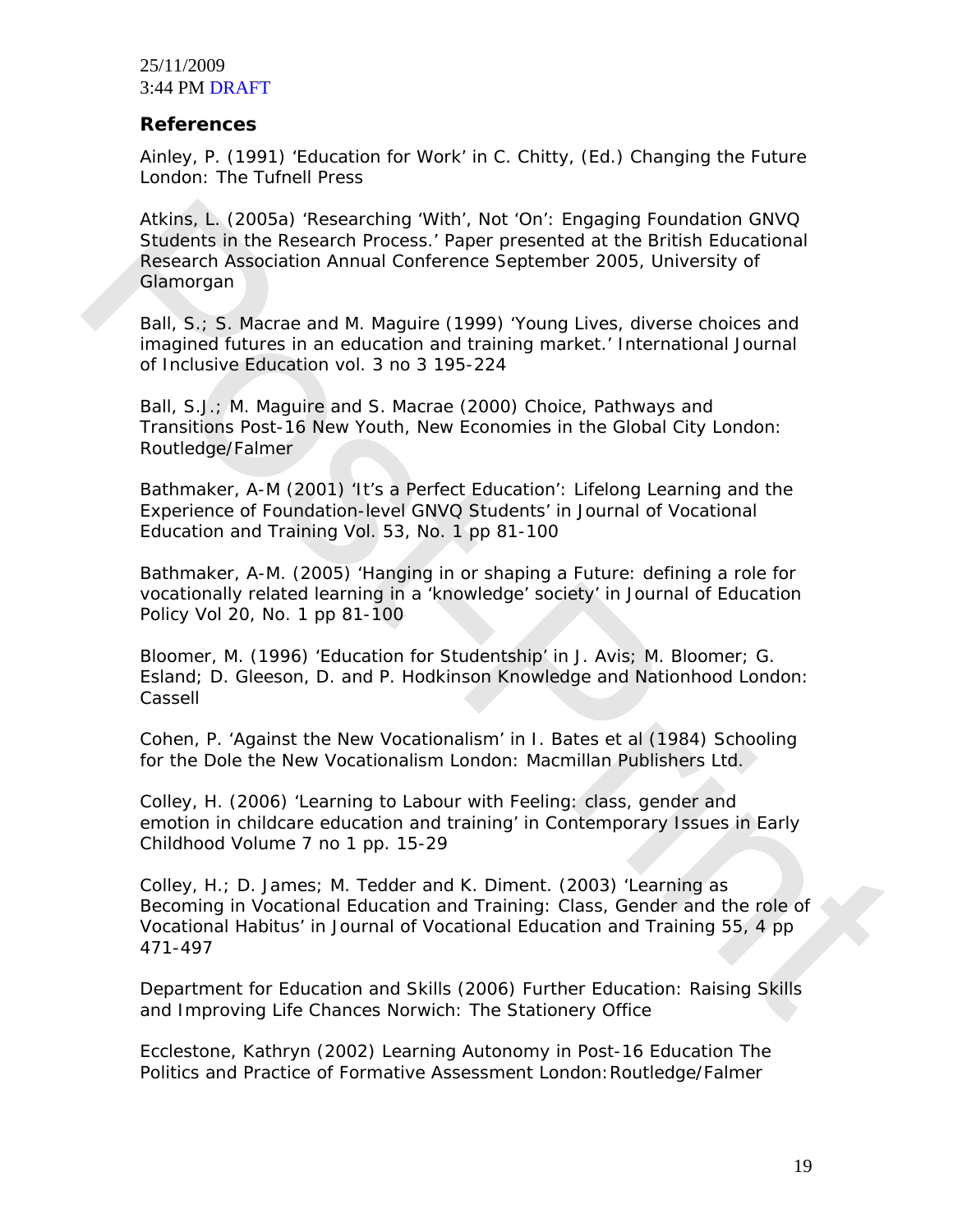25/11/2009 3:44 PM DRAFT

Edwards, T.; Fitz-Gibbon, C.; Hardman, F.; Haywood, R. and Meagher, N. (1997) *Separate but Equal? A Levels and GNVQs* London: Routledge

Gleeson, D. (1996) 'Post-compulsory Education in a Post-industrial and Postmodern Age' in J. Avis; M. Bloomer; G. Esland; D. Gleeson, D. and P. Hodkinson *Knowledge and Nationhood Education, Politics and Work* London: Cassell Education

Helsby, G.; P. Knight and M. Saunders (1998) 'Preparing Students for the New Work Order: the case of Advanced General National Vocational Qualifications' *British Educational Research Journal* 24 pp 63-78

Hodkinson, P. (1996) 'Careership: The Individual, Choices and Markets in the Transition to Work' in J. Avis; M. Bloomer; G. Esland; D. Gleeson and P. Hodkinson *Knowledge and Nationhood* London: Cassell

Hodkinson, P. (1998) 'Career Decision Making and the Transition from School to Work' in M. Grenfell and D. James (eds) *Bourdieu and Education Acts of Practical Theory* London: Falmer Press modern Age: in J. Avis: M. Bloomer: G. Esland: D. Glesson, D. and P.<br>Hodkinson Knowledge and Mationhood Education, Politics and Work London:<br>Cassell Education<br>Helsby, G. P. Knight and M. Saunders (1998) Proparing Students

Hodkinson, P.; A. Sparkes and H. Hodkinson (1996) *Triumphs and Tears: Young People, Markets and the Transition from School to Work* London: David Fulton

Leitch, S. (2006) *Leitch Review of Skills Prosperity for all in the Global Economy – World Class Skills* Norwich: HMSO.

Macrae, Sheila, Meg Maguire and Stephen Ball (1997) 'Whose 'Learning' Society? A Tentative Deconstruction', *Journal of Education Policy*, 12, 6, pp.499-509

Porter, Nicola (2006) 'All they want is fame' in *Times Educational Supplement* 23 June, News Section

Reay, D. (1998) 'Cultural Reproduction: Mothers Involvement in Their Children's Primary Schooling' in M. Grenfell and D. James *Bourdieu and Education Acts of Practical Theory* London: Falmer Press

Salisbury, J. (2004) 'Clients, claimants, learners: Exploring the tailored approaches of New Deal for 18 to 24 year olds' in *Journal of Education Policy*  Vol. 19 No. 1 pp 81-104

Tarrant J. (2001) 'The Ethics of Post-compulsory Education and Training in a Democracy' in *Journal of Further and Higher Education* Vol. 25, No. 3 pages 369-378